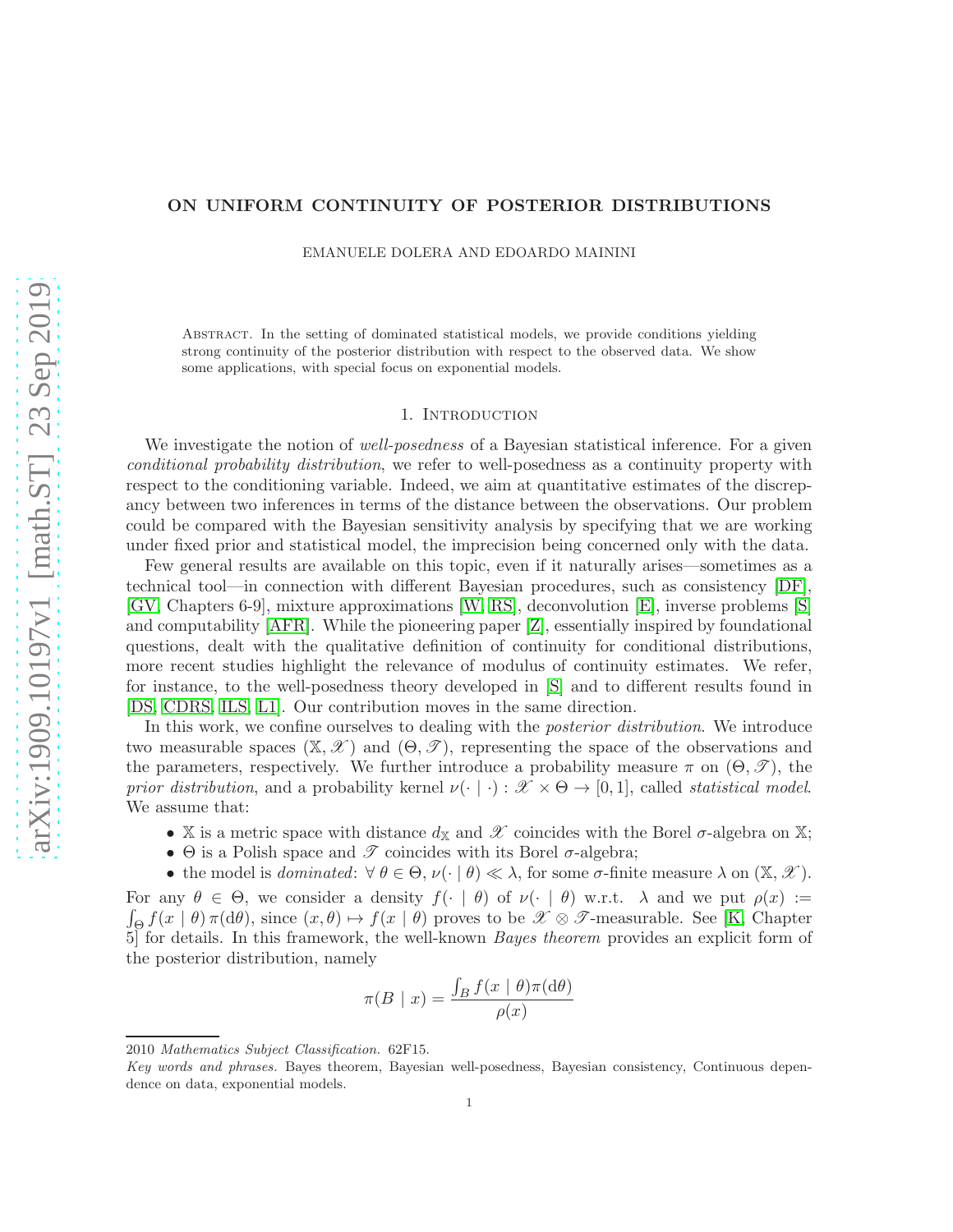for any  $B \in \mathscr{T}$  and x such that  $\rho(x) > 0$ . Thus, the Bayes mapping  $x \mapsto \pi(\cdot | x)$  can be seen as a measurable function from  $\{x \in \mathbb{X} \mid \rho(x) > 0\}$  into the space of all probability measures on  $(\Theta, \mathcal{T})$  endowed with the topology of weak convergence. Our main task is to find sufficient conditions on  $\pi$  and  $f(\cdot \mid \cdot)$  such that  $x \mapsto \pi(\cdot \mid x)$  satisfies a uniform continuity condition of the following form: given a modulus of continuity  $w : [0, +\infty) \to [0, +\infty)$  and a set  $K \subseteq \{x \mid \rho(x) > 0\}$ , there exists a constant  $L_w(K)$  such that

<span id="page-1-0"></span>(1) 
$$
\mathrm{d}_{TV}(\pi(\cdot \mid x), \pi(\cdot \mid y)) \le L_w(K) w(\mathrm{d}_{\mathbb{X}}(x, y)) \qquad \forall \ x, y \in K
$$

holds, where  $d_{TV}(\pi_1, \pi_2) := \sup_{B \in \mathcal{F}} |\pi_1(B) - \pi_2(B)|$  denotes the *total variation distance*.

In order to motivate the study of a property like [\(1\)](#page-1-0), let us briefly discuss some of its applications to Bayesian inference. By itself, uniform continuity is of interest in the theory of regular conditional distributions [\[T,](#page-8-4) Sections 9.6-9], [\[P\]](#page-7-9). Indeed, a natural approximation of the posterior is

$$
\overline{\pi}_x(B) := \frac{\int_{B \times U_x} f(y \mid \theta) \pi(\mathrm{d}\theta) \lambda(\mathrm{d}y)}{\int_{\Theta \times U_x} f(y \mid \theta) \pi(\mathrm{d}\theta) \lambda(\mathrm{d}y)}, \qquad B \in \mathcal{F},
$$

where  $U_x$  stands for a suitable neighborhood of x. Thus, [\(1\)](#page-1-0) would express the approximation error  $d_{TV}(\pi(\cdot \mid x), \overline{\pi}_x)$ . Anyway, the main applications are concerned with the theory of n exchangeable observations, where  $x = (x_1, \ldots, x_n)$ ,  $y = (y_1, \ldots, y_n)$  and the model  $f(\cdot | \theta)$  is in product form, by de Finetti's representation theorem. The main advantage of an estimate like [\(1\)](#page-1-0) arises when  $d_{\mathbb{X}}(x, y)$  is re-expressed in terms of a sufficient statistic (e.g., the empirical measure), so that the asymptotic behavior of the posterior for large  $n$  could be studied by resorting to the asymptotic behavior of such statistic. We believe that uniform continuity would represent a new technique to prove asymptotic properties of the posterior distribution, like Bayesian consistency. See Sections 3.2 and [3.5](#page-6-0) below. Finally, uniform continuity would represent also a powerful technical tool to solve the problem of approximating the posterior by mixtures, on the basis of a discretization of the sample space. See [\[RS\]](#page-8-1) and, in particular, Proposition 2 therein, where an estimate like [\(1\)](#page-1-0) would allow to quantitatively determine how fine the discretization should be in order to achieve a desired degree of approximation.

# 2. Continuous dependence on data

In the sequel, we refer to a *modulus of continuity* as a continuous strictly increasing function  $w : [0, +\infty) \to [0, +\infty)$  such that  $w(0) = 0$ , and we consider the space of w-continuous functions. In particular, we say that  $g: K \subseteq \mathbb{X} \to \mathbb{R}$  belongs to  $C^w(K)$  if

<span id="page-1-1"></span>
$$
|g|_{C^w(K)} := \sup_{\substack{x,y \in K \\ x \neq y}} \frac{|g(y) - g(x)|}{w(d_{\mathbb{X}}(x, y))} < +\infty.
$$

If  $w(r) = r^{\alpha}$ ,  $\alpha \in (0, 1]$ , we get the class  $C^{0,\alpha}(K)$  of Hölder continuous functions.

<span id="page-1-2"></span>**Theorem 2.1.** In the same setting of Section [1](#page-0-0), suppose that  $R(K) := \inf_{K} \rho > 0$  is fulfilled for some  $K \subseteq \mathbb{X}$  and that, for a suitable modulus of continuity w, there holds

(2) 
$$
A_{w,f,\pi,K} := \int_{\Theta} |f(\cdot \mid \theta)|_{C^w(K)} \pi(\mathrm{d}\theta) < +\infty.
$$

Then, [\(1\)](#page-1-0) is satisfied with  $L_w(K) = \frac{A_{w,f,\pi,K}}{R(K)}$ .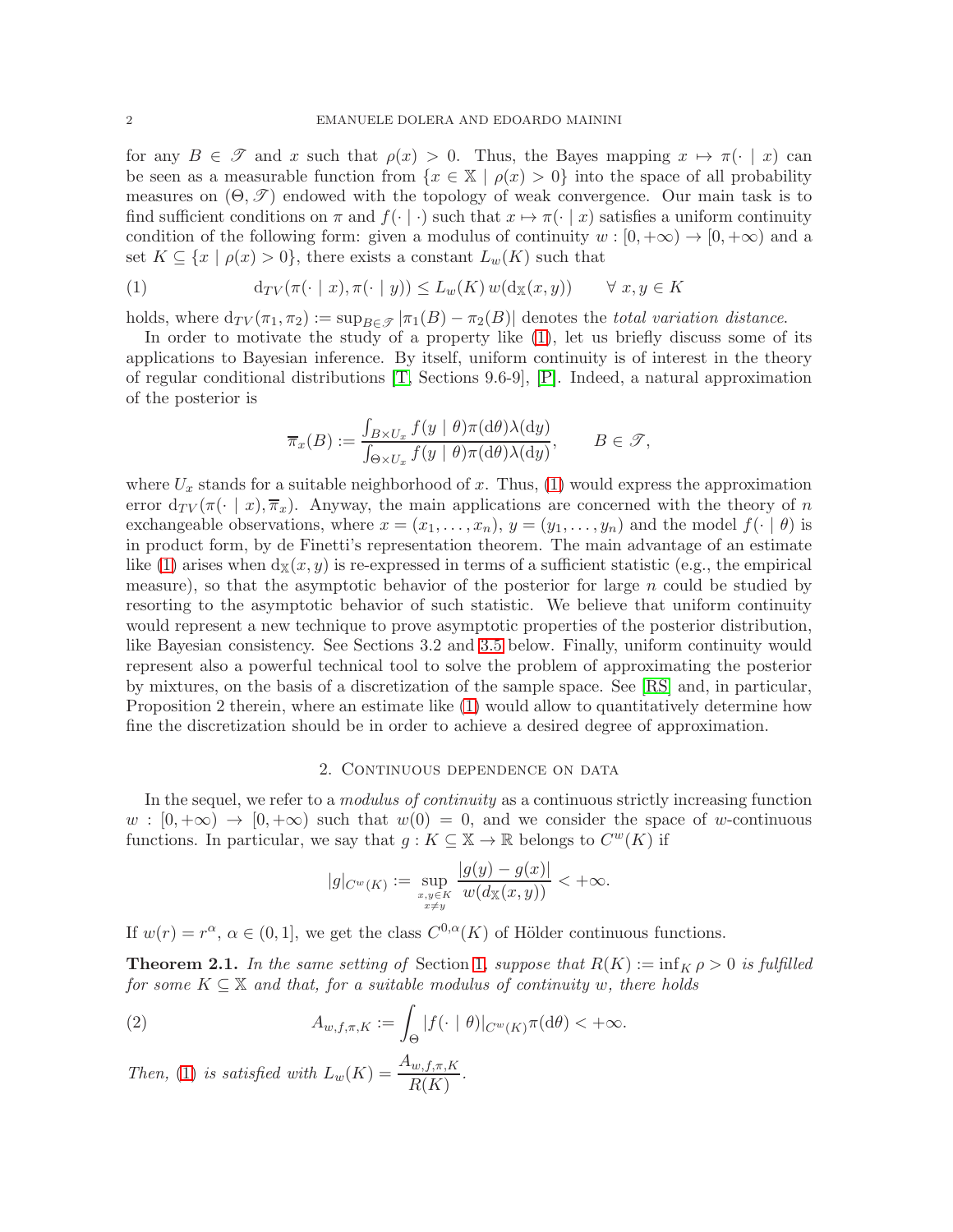*Proof.* First of all, by assumption [\(2\)](#page-1-1), and since  $\rho(x) = \int_{\Theta} f(x | \theta) \pi(d\theta)$ , there holds

(3) 
$$
|\rho(y) - \rho(x)| \le \int_{\Theta} |f(y | \theta) - f(x | \theta)| \pi(d\theta) \le A_{w,f,\pi,K} w(d_{\mathbb{X}}(y,x))
$$

for any  $x, y \in K$ , so that  $\rho \in C^{w}(K)$ . The dual formulation of the total variation (see, e.g., [\[GS\]](#page-7-10)) reads

<span id="page-2-0"></span>
$$
d_{TV}(\pi(\cdot \mid x), \pi(\cdot \mid y)) = \frac{1}{2} \sup_{|\zeta| \le 1} \left( \int_{\Theta} \zeta(\theta) \pi(d\theta \mid x) - \int_{\Theta} \zeta(\theta) \pi(d\theta \mid y) \right)
$$

for any  $x, y \in \mathbb{X}$ , the supremum being taken among all continuous functions  $\zeta : \Theta \to \mathbb{R}$  such that  $|\zeta(\theta)| \le 1$  for any  $\theta \in \Theta$ . For any such  $\zeta$ , define  $\Phi_{\zeta}(x) := \int_{\Theta} \zeta(\theta) \pi(d\theta | x)$  and note that the Bayes formula entails  $\rho(x)\Phi_{\zeta}(x) = \int_{\Theta} \zeta(\theta) f(x \mid \theta) \pi(\mathrm{d}\theta)$ . We shall prove the w-continuity of the map  $x \mapsto \Phi_{\zeta}(x)$  on K. First of all, this map satisfies  $|\Phi_{\zeta}(x)| \leq 1$  for any  $x \in \mathbb{X}$  since  $|\zeta(\theta)| \leq 1$ . Then, for  $x, y \in K$ , there holds

$$
(4) \quad |\rho(y)\Phi_{\zeta}(y) - \rho(x)\Phi_{\zeta}(x)| = \left| \int_{\Theta} \zeta(\theta)(f(y \mid \theta) - f(x \mid \theta))\,\pi(\mathrm{d}\theta) \right| \leq A_{w,f,\pi,K} \, w(\mathrm{d}_{\mathbb{X}}(y,x)),
$$

<span id="page-2-1"></span>yielding  $\rho \Phi_{\zeta} \in C^{w}(K)$ . Since  $\rho \ge R(K) > 0$  on K, and  $|\Phi_{\zeta}| \le 1$ , for any  $x, y \in K$  we get (5)  $R(K)|\Phi_{\zeta}(y)-\Phi_{\zeta}(x)| \leq |\rho(y)\Phi_{\zeta}(y)-\rho(y)\Phi_{\zeta}(x)| \leq |\rho(y)\Phi_{\zeta}(y)-\rho(x)\Phi_{\zeta}(x)|+|\rho(y)-\rho(x)|.$ 

For any  $x, y \in K$  such that  $x \neq y$ , [\(3\)](#page-2-0)–[\(5\)](#page-2-1) entail

$$
R(K) \frac{|\Phi_{\zeta}(y) - \Phi_{\zeta}(x)|}{w(\mathrm{d}_{\mathbb{X}}(y,x))} \le \frac{|\rho(y)\Phi_{\zeta}(y) - \rho(x)\Phi_{\zeta}(x)|}{w(\mathrm{d}_{\mathbb{X}}(y,x))} + \frac{|\rho(y) - \rho(x)|}{w(\mathrm{d}_{\mathbb{X}}(y,x))} \le 2A_{w,f,\pi,K}.
$$

The latter estimate being uniform with respect to  $\zeta$ , we conclude that

$$
\frac{d_{TV}(\pi(\cdot \mid y), \pi(\cdot \mid x))}{w(d_{\mathbb{X}}(y, x))} = \frac{1}{2} \sup_{|\zeta| \le 1} \frac{|\Phi_{\zeta}(y) - \Phi_{\zeta}(x)|}{w(d_{\mathbb{X}}(y, x))} \le \frac{A_{w, f, \pi, K}}{R(K)}
$$

holds for any  $x, y \in K$  such thay  $x \neq y$ , proving the theorem.

**Remark 2.2.** If  $\lambda(\mathbb{X}) < +\infty$ , we can take  $K = \mathbb{X}$  in Theorem [2.1.](#page-1-2) If  $R(\mathbb{X}) > 0$ , we get w-continuity on the whole X for the map  $x \mapsto \pi(\cdot \mid x)$ , w.r.t.  $d_{TV}$ .

Some examples may also be treated within the following simple

<span id="page-2-2"></span>**Corollary 2.3.** In the same framework of Theorem [2.1](#page-1-2), take  $K \subseteq \mathbb{X}$  such that [\(2\)](#page-1-1) holds. In addition, suppose there exist  $g : \Theta \to \mathbb{R}$  and  $h : \mathbb{X} \to \mathbb{R}$  such that  $g > 0$  on  $\Theta$ ,  $\inf_K h > 0$ and  $f(x | \theta) \ge g(\theta)h(x)$  for any  $\theta \in \Theta$  and  $x \in K$ . Then, [\(1\)](#page-1-0) is satisfied with  $L_w(K) =$  $A_{w,f,\pi,K} \cdot \left[ \inf_{x \in K} \right]$ x∈K  $h(x)$ Θ  $g(\theta) \pi(\mathrm{d}\theta)\Big]^{-1}.$ 

Let us now consider the Euclidean case, letting  $\mathbb{X} \subseteq \mathbb{R}^d$  have nonempty interior and  $K \subseteq \mathbb{X}$ be an open set with Lipschitz boundary. Usually, a Sobolev regularity might be simpler to verify, the Hölder regularity following then by Sobolev embedding. For instance, for  $p > d$ , by Morrey inequality there exists a constant  $C_{1,d,p}(K)$  such that  $|g|_{C^{0,\alpha}(K)} \leq C_{1,d,p}(K)|g|_{W^{1,p}(K)}$ holds for any  $g \in W^{1,p}(K)$ , with  $\alpha = 1 - d/p$  and  $|g|_{W^{1,p}(K)} := ||\nabla g||_{L^p(K)}$ . More generally, if  $1 > s > d/p$ , the fractional Sobolev embedding (see, e.g., [\[DD\]](#page-7-11)) states that

<span id="page-2-3"></span>(6) 
$$
|g|_{C^{0,\alpha}(K)} \leq C_{s,d,p}(K)|g|_{W^{s,p}(K)}
$$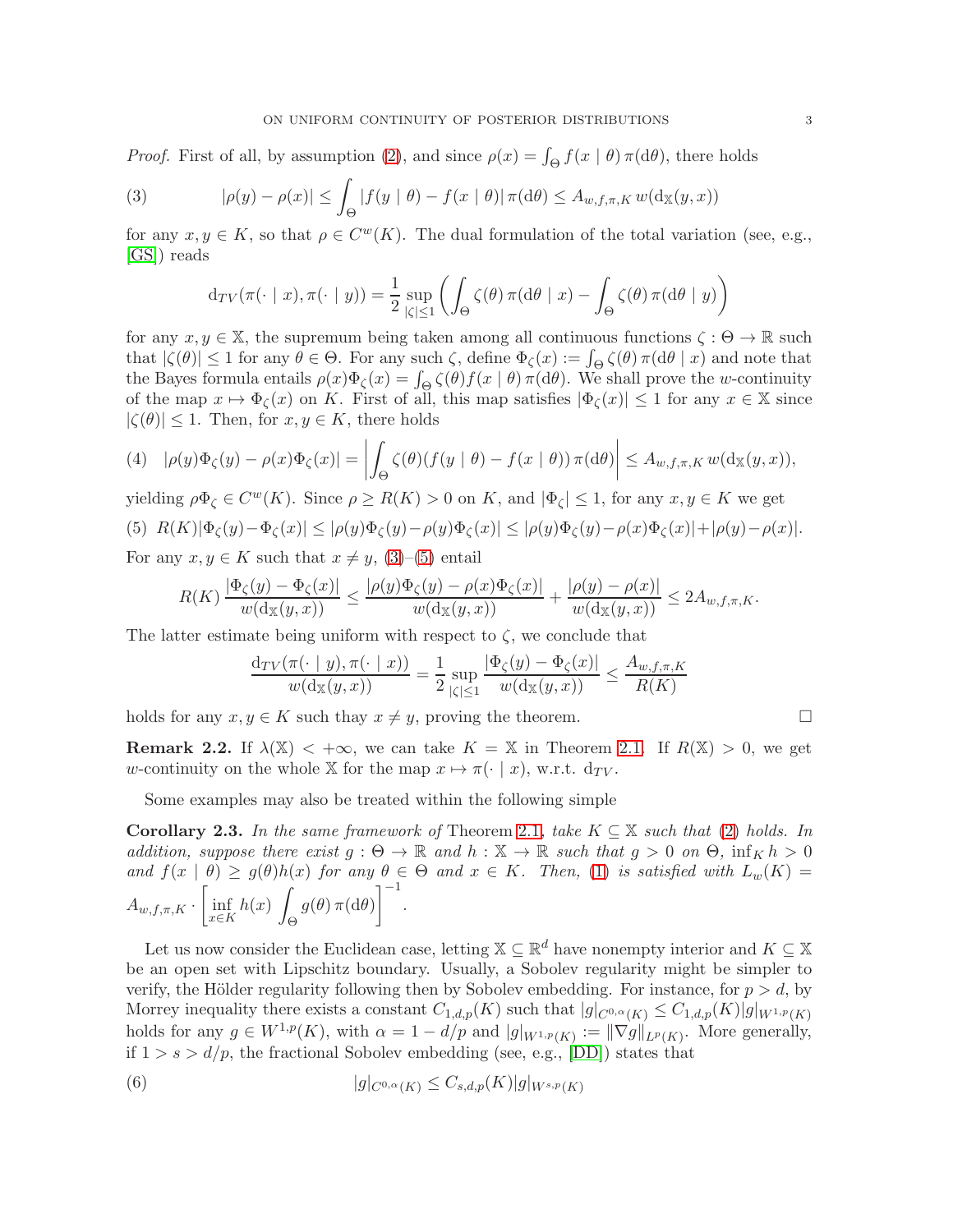holds with a suitable constant  $C_{s,d,p}(K)$ ,  $\alpha = s - d/p$  and

$$
|g|_{W^{s,p}(K)} := \left(\int_K \int_K \frac{|g(x) - g(y)|^p}{|x - y|^{d + sp}} \,dx \,dy\right)^{\frac{1}{p}} < +\infty
$$

for any  $g \in L^p(K)$ . We readily obtain the following

**Corollary 2.4.** In the same framework of Theorem [2.1](#page-1-2), let  $d/p < s \leq 1$  and let  $K \subseteq \mathbb{X} \subseteq \mathbb{R}^d$ be an open set with Lipschitz boundary. Let  $B_{p,s,f,\pi,K} := \int_{\Theta} |f(\cdot | \theta)|_{W^{s,p}(K)} \pi(\mathrm{d}\theta) < +\infty$ and  $R(K) := \inf_{K \in \mathcal{F}} R(\rho) > 0$ . Then, for  $\alpha = s - d/p$  and  $w(r) = r^{\alpha}$ , [\(1\)](#page-1-0) is satisfied with  $L_w(K) = \frac{C_{s,d,p}(K) B_{p,s,f,\pi,K}}{R(K)}.$ 

### 3. Examples and applications

3.1. Exponential models. A remarkably interesting statistical model is the exponential family, which includes many popular distributions, such as the Gaussian, the exponential and the gamma. For terminology and basic results about this family, see, e.g., [\[B\]](#page-7-12). For the sake of definiteness, we consider a  $\sigma$ -finite reference measure  $\lambda$  on  $(\mathbb{X}, \mathscr{X})$  and a measurable map  $\mathbf{t} : \mathbb{X} \to \mathbb{R}^k$  such that the interior  $\Delta$  of the convex hull of the support of  $\lambda \circ \mathbf{t}^{-1}$  is nonempty and  $\Lambda := \left\{ \mathbf{y} \in \mathbb{R}^k \mid \mathbf{y} \in \mathbb{R}^k \mid \mathbf{y} \in \mathbb{R}^k \mid \mathbf{y} \in \mathbb{R}^k \mid \mathbf{y} \in \mathbb{R}^k \mid \mathbf{y} \in \mathbb{R}^k \mid \mathbf{y} \in \mathbb{R}^k \right\}$  $\int_{\mathbb{X}} e^{\mathbf{y} \cdot \mathbf{t}(x)} \lambda(\mathrm{d}x) < +\infty$  is a nonempty open subset of  $\mathbb{R}^k$ . As for  $f(\cdot | \theta)$ , we resort to the so-called *canonical parametrization*, by which  $\Theta = \Lambda$ ,  $\theta = y$ ,

$$
f(x | \theta) = e^{\theta \cdot \mathbf{t}(x) - M(\theta)}, \quad M(\theta) := \log \left( \int_{\mathbb{X}} e^{\theta \cdot \mathbf{t}(x)} \lambda(\mathrm{d}x) \right)
$$

and, for any  $\theta \in \Theta$ ,  $f(\cdot | \theta)$  is a probability density function w.r.t.  $\lambda$ . Now, given a prior  $\pi$ on  $(\Theta, \mathscr{T})$  and a set K compactly contained in the interior of X, we observe that

$$
R(K) := \inf_{x \in K} \rho(x) \ge \int_{\Theta} \inf_{x \in K} f(x \mid \theta) \, \pi(\mathrm{d}\theta) = \int_{\Theta} e^{\inf_{x \in K} \theta \cdot \mathbf{t}(x)} e^{-M(\theta)} \, \pi(\mathrm{d}\theta),
$$

where the last term is positive if  $t$  is continuous. On the other hand, we have

$$
\int_{\Theta} |f(\cdot \mid \theta)|_{C^w(K)} \pi(\mathrm{d}\theta) \leq |\mathbf{t}|_{C^w(K)} \int_{\Theta} |\theta| e^{\sup_{z \in t(K)} \theta \cdot \mathbf{y}} e^{-M(\theta)} \pi(\mathrm{d}\theta).
$$

Therefore, if we suppose  $\mathbf{t} \in C^{w}(K)$  and that the integral  $\int_{\Theta} |\theta| e^{\sup_{z \in t(K)} \theta \cdot \mathbf{y}} e^{-M(\theta)} \pi(d\theta)$  is finite, we can invoke Theorem [2.1](#page-1-2) to obtain the w-continuity on  $K$  of the posterior distribution.

We finally notice that, in connection with an exponential model, it is natural to choose a *conjugate prior*, yielding an explicit form of the posterior  $[DY]$ . Thus, the LHS of  $(1)$  can be directly computed, claiming a fair comparison with the RHS. Actually, nothing seems lost at the level of the modulus of continuity, though our constant  $L_w(K)$  is usually suboptimal. To illustrate this phenomenon, we can take  $f(x | \theta) = \theta e^{-\theta x}$ , with  $x \in \mathbb{X} = [0, +\infty)$ and  $\theta \in \Theta = (0, +\infty)$ . Chosen a conjugate prior like  $\pi(d\theta) = e^{-\theta} d\theta$ , we observe that [\(1\)](#page-1-0) holds with  $K = [0, M]$ , for any  $M > 0$ , and  $w(r) = r$ . But our constant  $L_w(K)$  behaves asymptotically like  $M^2$  for large M, whilst the optimal one remains bounded as M grows.

<span id="page-3-0"></span>3.2. Exponential models for n exchangeable observations. Here, we adapt the result of Section 3.1 to the *n*-observations setting, assuming exchangeability. In this case  $x =$  $(x_1, \ldots, x_n) \in \mathbb{X}^n$  and the statistical model is of the form  $(\mathbb{X}^n, \Theta) \ni (x, \theta) \mapsto f(x \mid \theta) =$  $\prod_{i=1}^n \tilde{f}(x_i \mid \theta)$  for some density  $\tilde{f}(\cdot \mid \cdot) : \mathbb{X} \times \Theta \to \mathbb{R}$ . If  $\tilde{f}$  belongs to the exponential family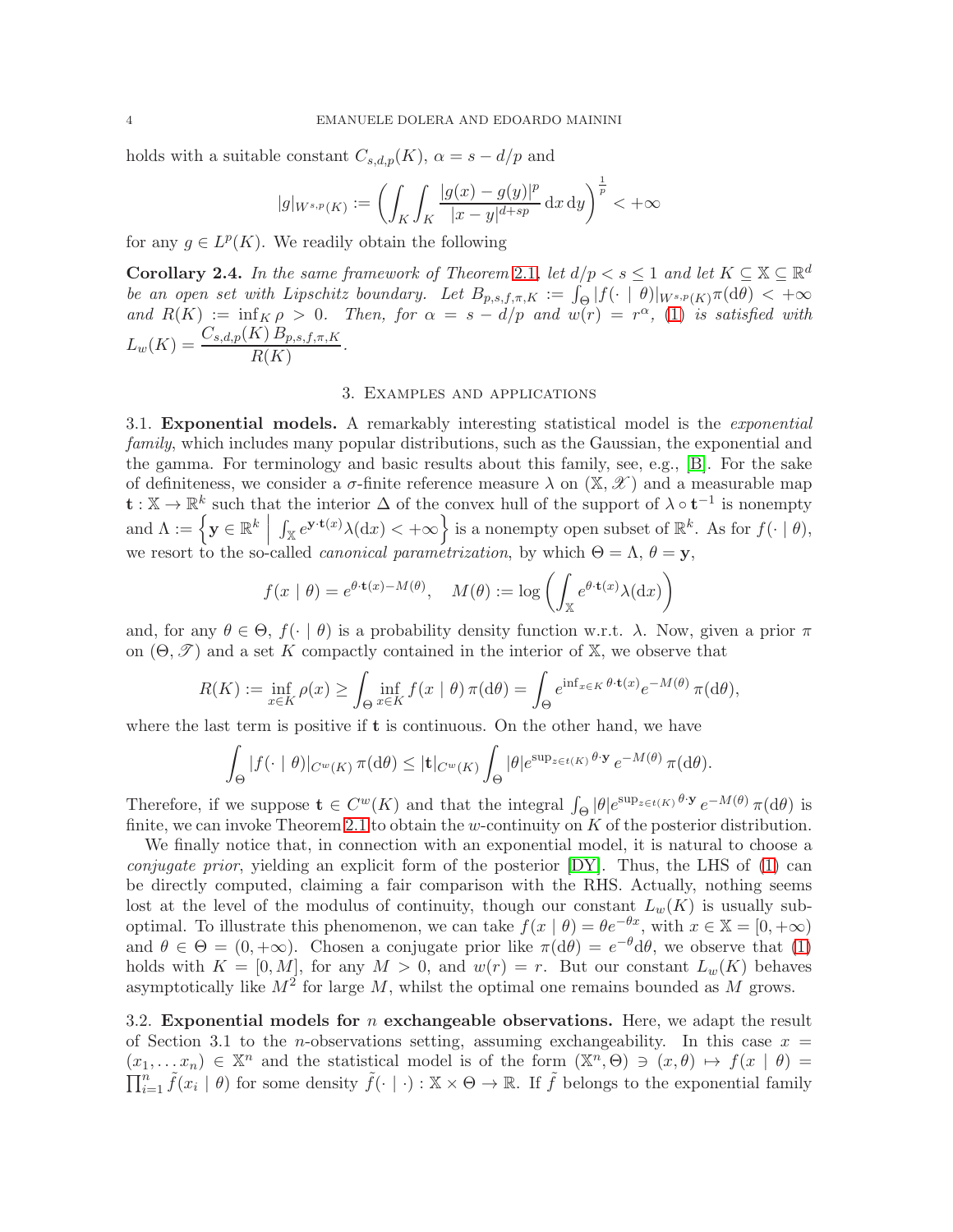considered in Section 3.1, we have  $\prod_{i=1}^n \tilde{f}(x_i | \theta) = \exp \{ \theta \cdot (\sum_{i=1}^n \mathbf{t}(x_i)) - nM(\theta) \}.$  By Neyman's factorization lemma, we rewrite the model as

$$
f(x | \theta) = \exp{\tau_n(\theta) \cdot \bar{\mathbf{t}}_n(X_n(x)) - \bar{M}_n(\tau_n(\theta))},
$$

for suitable functions  $X_n : \mathbb{X}^n \to \mathbb{X}^k$ ,  $\tau_n : \Theta \to \mathbb{R}^k$ ,  $\bar{\mathbf{t}}_n : \mathbb{X}^k \to \mathbb{R}^k$ ,  $\bar{M}_n : \mathbb{R}^k \to \mathbb{R}$ , with  $X_n$ symmetric and  $k$  standing for the dimension of  $\Theta$ . We can recast the statistical model by considering  $\tau_n$  as the new parameter, and  $X_n$  as the observable. Indeed, we introduce

$$
g(X,\tau) = \exp{\lbrace \tau \cdot \bar{\mathbf{t}}_n(X) \rbrace} - \bar{Q}_n(\tau) \} \exp{\lbrace \bar{Q}_n(\tau) - \bar{M}_n(\tau) \rbrace},
$$

where  $e^{\bar{Q}_n(\tau)} := \int_{\mathbb{X}^k} e^{\tau \cdot \bar{\mathbf{t}}_n(Z)} \lambda^{\otimes k}(dZ)$  and  $\lambda$  is the reference measure on X. Letting  $\varphi_n(\tau) :=$  $\exp{\{\overline{Q}_n(\tau) - \overline{M}_n(\tau)\}}$ , we have  $g(X, \tau) = h(X | \tau) \varphi_n(\tau)$ , where  $h(\cdot | \tau)$  is a probability density with respect to the product measure  $\lambda^{\otimes k}$ , parametrized by  $\tau \in \mathbb{R}^k$ . Given a prior  $\pi$  on  $(\Theta, \mathscr{T})$ , the posterior  $\pi_n(d\theta \mid x)$  reads

$$
\frac{\prod_{i=1}^{n} \tilde{f}(x_i \mid \theta) \pi(\mathrm{d}\theta)}{\int_{\Theta} \prod_{i=1}^{n} \tilde{f}(x_i \mid t) \pi(\mathrm{d}t)} = \frac{h(X_n(x) \mid \tau_n(\theta)) \varphi_n(\tau_n(\theta)) \pi(\mathrm{d}\theta)}{\int_{\Theta} h(X_n(x) \mid \tau_n(t)) \varphi_n(\tau_n(t)) \pi(\mathrm{d}t)} = \frac{h(X_n(x) \mid \tau_n(\theta)) \bar{\pi}_n(\mathrm{d}\theta)}{\int_{\Theta} h(X_n(x) \mid \tau_n(t)) \bar{\pi}_n(\mathrm{d}t)},
$$

where  $\bar{\pi}_n(\mathrm{d}\theta) := \frac{\varphi_n(\tau_n(\theta)) \pi(\mathrm{d}\theta)}{\int_{\Theta} \varphi_n(\tau_n(t)) \pi(\mathrm{d}t)}$ , provided that the denominator is finite. Then, if Theo-rem [2.1](#page-1-2) can be applied in terms of the new model h and prior  $\bar{\pi}_n$ , the thesis [\(1\)](#page-1-0) reads

$$
\mathrm{d}_{TV}(\pi_n(\cdot \mid x), \pi_n(\cdot \mid y)) \le L_w(K) w(\mathrm{d}_{\mathbb{X}^k}(X_n(x), X_n(y))) \qquad \forall x, y \in K,
$$

where  $d_{X^k}$  denotes the product distance. We stress that a bound in terms of  $d_{X^k}(X_n(x), X_n(y))$ is statistically more meaningful than a bound in terms of  $d_{\mathbb{X}^n}(x, y)$ , as the former agrees with the symmetry assumption coming from exchangeability.

3.3. Global regularity for models with  $\mathbb{X} \subset \mathbb{R}^d$ . When  $\lambda(\mathbb{X}) < +\infty$ , we can check whether Theorem [2.1](#page-1-2) holds with  $K = X$ , yielding a global uniform continuity. We discuss the case  $\mathbb{X} \subset \mathbb{R}^d$  with  $\lambda = \mathscr{L}^d$ , the d-dimensional Lebesgue measure, forcing  $\mathbb{X}$  to be bounded. Many popular models do not satisfy the assumptions of Theorem [2.1](#page-1-2) with  $K = X$ , but only with some K compactly contained in the interior of  $X$ . This is the case of Beta and Dirichlet models. On the other hand, a model that fits the assumptions of Corollary [2.3](#page-2-2) is the Bradford distribution, given by

$$
f(x \mid \theta) := \frac{\theta}{(1 + \theta x) \log(1 + \theta)}
$$

with  $x \in \mathbb{X} := [0,1]$  and  $\theta \in \Theta := (-1,+\infty)$ . Such a model is used for the description of the occurencies of references in a set of documents on the same subject [\[L2\]](#page-7-14). Choosing

$$
g(\theta) := \begin{cases} \frac{\theta}{\log(1+\theta)} & \text{if } \theta \in (-1,0] \\ \frac{\theta}{(1+\theta)\log(1+\theta)} & \text{if } \theta \in (0,+\infty) \end{cases}
$$

Corollary [2.3](#page-2-2) entails global Lipschitz-continuity, i.e. [\(1\)](#page-1-0) with  $L_w(\mathbb{X}) = \frac{\int_{\Theta} C_1(\theta) \pi(\mathrm{d}\theta)}{\int_{\Theta} c(\theta) \pi(\mathrm{d}\theta)}$  $\frac{\int_{\Theta} \mathcal{G}(\theta) \pi(\mathrm{d}\theta)}{\int_{\Theta} g(\theta) \pi(\mathrm{d}\theta)}$  and  $w(r) = r$ , where  $C_1(\theta) := \sup_{x \in \mathbb{X}} |\partial_x f(x | \theta)|$ , provided that  $\pi$  satisfies  $\int_{\Theta} C_1(\theta) \pi(\mathrm{d}\theta) < +\infty$ .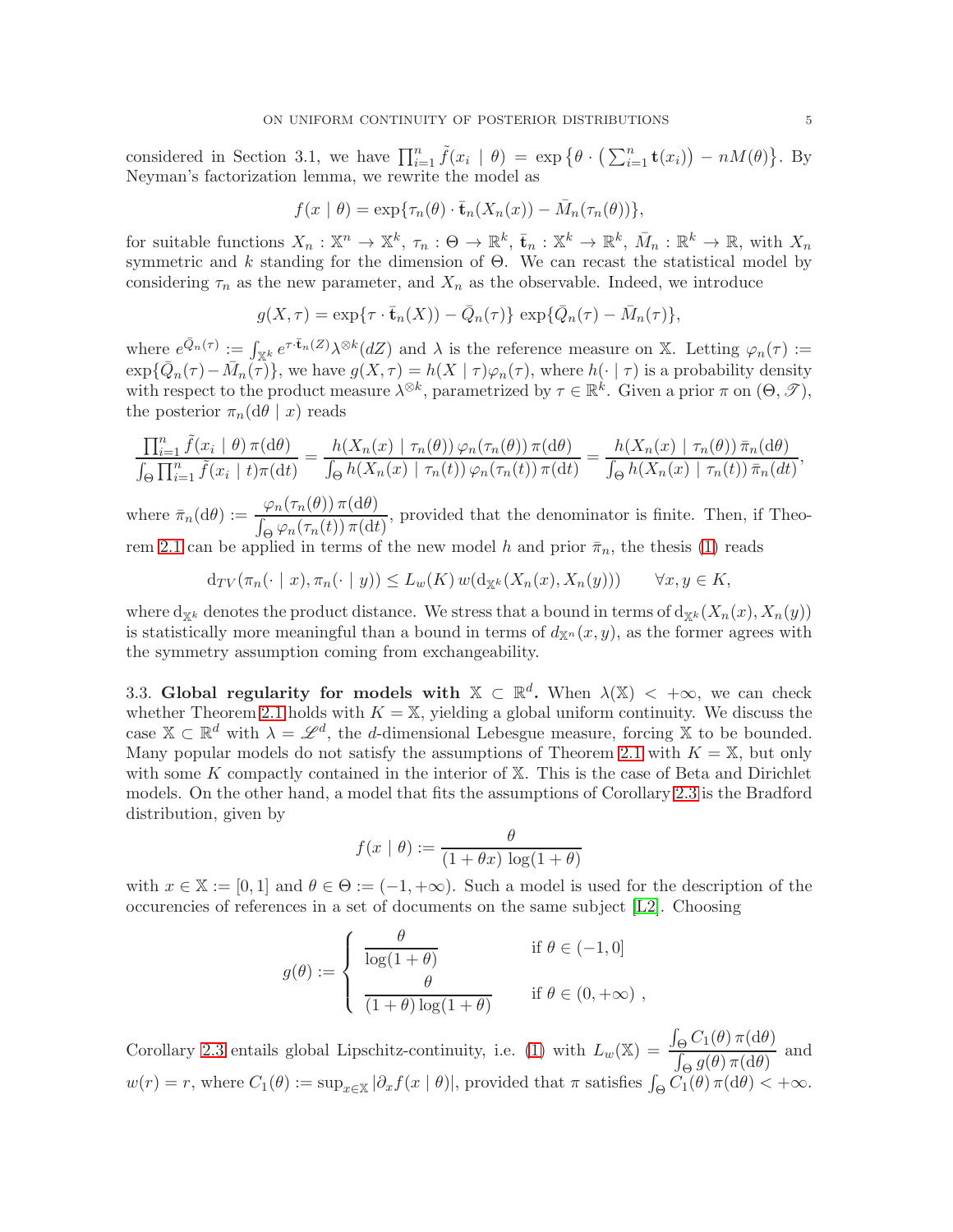3.4. Infinite-dimensional models. One of the merits of our approach consists in the fact that we can handle also complex statistical models of non parametric type. Two noteworthy examples in Bayesian analysis are the *infinite dimensional exponential family* and the *infinite* mixture models. See [\[GN\]](#page-7-15) for a comprehensive treatment.

As for the first model, keeping in mind the Karhunen-Loéve theorem  $[K,$  Chapter 13], we confine ourselves to considering densities of the form  $f(x | \theta) = e^{\theta(x)} \left( \int_0^T e^{\theta(y)} dy \right)^{-1}$ with  $\mathbb{X} = [0, T]$ , with a fixed  $T > 0$  and  $\Theta = C([0, T]; \mathbb{R})$ . See also [\[L3\]](#page-7-16). After fixing a prior  $\pi$ , we show how Theorem [2.1](#page-1-2) can be applied. First, we deal with the condition on the infimum of  $\rho$  with  $K = \mathbb{X}$ . In fact, we have  $\inf_{x \in \mathbb{X}} f(x | \theta) \geq \frac{1}{T} e^{-r} f(\theta)$ , where  $r_T(\theta) := \sup_{x \in \mathbb{X}} \theta(x) - \inf_{x \in \mathbb{X}} \theta(x)$  denotes the *range* of the (random) trajectory  $\theta$ . Whence,

$$
R(\mathbb{X}) \ge \frac{1}{T} \int_{\Theta} e^{-r_T(\theta)} \pi(d\theta) = \frac{1}{T} \int_0^{+\infty} e^{-s} F_{r_T}(s) \, ds > 0,
$$

where  $F_{r_T}$  stands for the density of  $r_T$  with respect to the Lebesuge measure. To check [\(2\)](#page-1-1), we consider a Hölder condition with exponent  $\gamma \in (0,1)$ . Thus, we note that

$$
|f(\cdot \mid \theta)|_{C^{0,\gamma}(\mathbb{X})} \leq \frac{1}{T} e^{r_T(\theta)} |\theta|_{C^{0,\gamma}(\mathbb{X})}.
$$

By Hölder's inequality, for  $p > 1$  and  $\frac{1}{p} + \frac{1}{q} = 1$ , we write

$$
\int_{\Theta} |f(\cdot \mid \theta)|_{C^{0,\gamma}(\mathbb{X})} \pi(d\theta) \leq \frac{1}{T} \left( \int_{\Theta} |\theta|_{C^{0,\gamma}([0,T])}^p \pi(d\theta) \right)^{\frac{1}{p}} \left( \int_0^{+\infty} e^{qs} F_{r_T}(s) \, ds \right)^{\frac{1}{q}}.
$$

By the fractional Sobolev inequality [\(6\)](#page-2-3), for  $s = \frac{\gamma p + 1}{n}$  $\frac{p+1}{p}$  we have

<span id="page-5-1"></span>
$$
\int_{\Theta} |\theta|_{C^{0,\gamma}([0,T])}^p \pi(d\theta) \leq C_{s,1,p}^p(\mathbb{X}) \int_{\Theta} \int_0^T \int_0^T \frac{|\theta(x) - \theta(y)|^p}{|x - y|^{1 + sp}} dx dy \pi(d\theta)
$$
  
=  $C_{s,1,p}^p(\mathbb{X}) \int_0^T \int_0^T \frac{1}{|x - y|^{1 + sp}} \left( \int_{\mathbb{R}^2} |u - v|^p h_{x,y}(u, v) du dv \right) dx dy,$ 

where  $h_{x,y}$  is the two-times density of  $\theta$ . Typically, the Kolmogorov-Chentsov condition [\[K,](#page-7-8) Chapter 3]

(8) 
$$
\int_{\mathbb{R}^2} |u - v|^p h_{x,y}(u, v) du dv \le Q(p, \lambda) |x - y|^{1 + \lambda}
$$

holds for some  $\lambda > 0$  and some  $Q(p, \lambda) > 0$ . See, e.g., [\[K\]](#page-7-8). If [\(8\)](#page-5-0) is verified for  $\lambda > sp-1 = \gamma p$ , then the last term of [\(7\)](#page-5-1) is finite. Summing up, if there exists  $q > 1$  such that

<span id="page-5-0"></span>
$$
Z_q(r_T) := \left(\int_0^{+\infty} e^{qs} F_{r_T}(s) \,ds\right)^{\frac{1}{q}} < +\infty,
$$

and if [\(8\)](#page-5-0) holds for some  $\lambda > 0$  and  $p = q/(q-1)$ , then, as soon as  $\gamma < \min\{1 - \frac{1}{p}, \frac{\lambda}{p}\}$  $\frac{\lambda}{p}\},(1)$ holds with  $w(r) = r^{\gamma}$  and

$$
A_{w,f,\pi,\mathbb{X}} = \frac{1}{T} C_{s,1,p}(\mathbb{X}) Z_q(r_T) \left( Q(p,\lambda) \int_0^T \int_0^T |x-y|^{\lambda-\gamma p-1} dx dy \right)^{\frac{1}{p}}
$$

.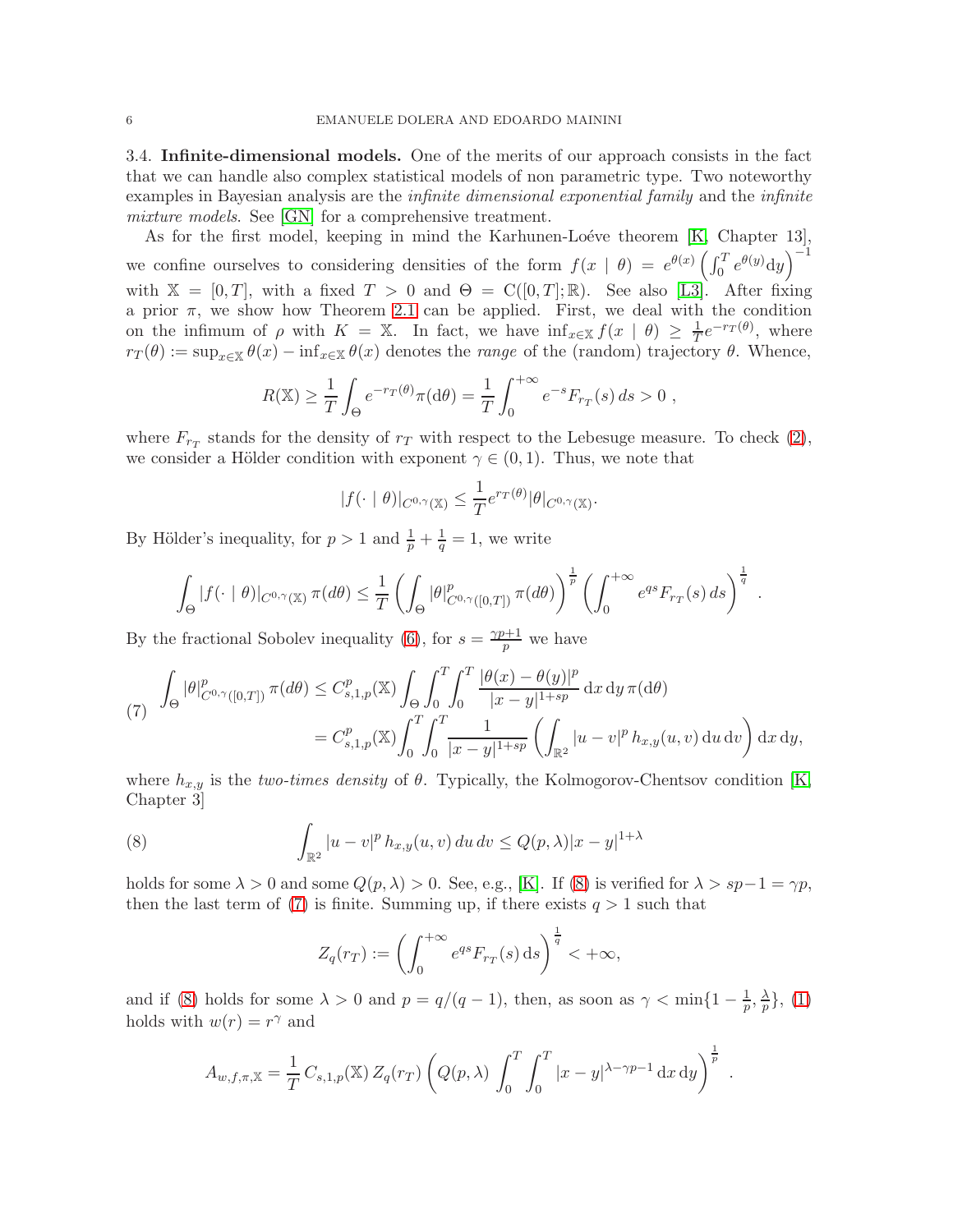The case of  $\pi$  equal to the Wiener measure deserves some attention. Indeed, [\(8\)](#page-5-0) is satisfied with  $\lambda = p/2 - 1$  and  $p > 2$  [\[K,](#page-7-8) Chapter 13]. Moreover, we have (see [\[F\]](#page-7-17))

$$
F_{r_T}(s) = \frac{8}{\sqrt{2\pi}} \sum_{k=1}^{+\infty} (-1)^k k^2 \exp\left\{-\frac{k^2 s^2}{2T}\right\},\,
$$

yielding  $Z_q(r_T) < +\infty$  for all  $q \in \mathbb{R}$ . Therefore, we obtain Hölder continuity of the posterior distribution for any exponent  $\gamma < \frac{1}{2}$ .

The second model of interest, namely the so-called infinite dimensional mixture model, is based on a family of densities of the form  $f(x | \theta) = \int_{\mathbb{R}} \kappa(x; t) \theta(dt)$ , with  $\mathbb{X} = \mathbb{R}$  and  $\Theta$  equal to the space of all probability measures  $\mathcal{P}(\mathbb{R})$  on  $(\mathbb{R}, \mathscr{B}(\mathbb{R}))$ . The kernel  $\kappa$  consists of a family of densities (in the x-variable) parametrized by  $t \in \mathbb{R}$ . A noteworthy case of interest is the Gaussian kernel  $\kappa(x;t) = \frac{1}{\sqrt{2}}$  $\frac{1}{2\pi} \exp\{-\frac{1}{2}(x-t)^2\}$ . Now, after fixing a prior  $\pi$  of nonparametric type (e.g. the Ferguson-Dirichlet prior), the application of Theorem [2.1](#page-1-2) is straightforward. First, for kernels in the form  $\kappa(x;t) = \kappa(x-t)$ , condition [\(2\)](#page-1-1) holds even independently of  $\pi$ , provided that  $\sup_{x\in\mathbb{R}} |\kappa'(x)| < +\infty$ . For the condition on  $R(K)$ , for some compact  $K \subset \mathbb{R}$ , it is enough to assume that  $\inf_{x \in K} \int_{\mathbb{R}} \kappa(x;t) \overline{\theta}(\mathrm{d}t) > 0$ , where  $\overline{\theta}(B) := \int_{\mathcal{P}(\mathbb{R})} \theta(B) \pi(\mathrm{d}\theta)$ ,  $B \in \mathscr{B}(\mathbb{R})$ .

<span id="page-6-0"></span>3.5. Application to Bayesian consistency. We have seen in Section [3.2](#page-3-0) that, in presence of exchangeable observations, the posterior can be written as

$$
\pi_n(\mathrm{d}\theta \mid x) = \frac{\prod_{i=1}^n \tilde{f}(x_i \mid \theta)}{\int_{\Theta} \prod_{i=1}^n \tilde{f}(x_i \mid t) \pi(\mathrm{d}t)} \pi(\mathrm{d}\theta) = \frac{\exp\{n \int_{\mathbb{X}} \log \tilde{f}(y \mid \theta) \mathfrak{e}_n^x(\mathrm{d}y)\}}{\int_{\Theta} \exp\{n \int_{\mathbb{X}} \log \tilde{f}(y \mid t) \mathfrak{e}_n^x(\mathrm{d}y)\} \pi(\mathrm{d}t)} \pi(\mathrm{d}\theta)
$$

where  $x = (x_1, \ldots, x_n)$  and  $\mathfrak{e}_n^x(\cdot) := \frac{1}{n} \sum_{i=1}^n \delta_{x_i}(\cdot)$  denotes the *empirical measure*. In the theory of Bayesian consistency, one fixes  $\hat{\theta}_0 \in \Theta$  and generates from  $\nu(\cdot | \theta_0)$  a sequence  $\{\xi_i\}_{i\geq 1}$  of i.i.d. random variables. The objective is to prove that the posterior piles up near the true value  $\theta_0$ , i.e.  $d(\pi(\cdot \mid \xi_1, \ldots, \xi_n), \delta_{\theta_0}) \to 0$  in probability, for some weak distance d (e.g., Prokhorov or bounded-Lipschitz metric [\[GS\]](#page-7-10)) between probability measures on  $(\Theta, \mathcal{T})$ , possibly with an estimation of the convergence rate. To establish a link with our theory, we introduce the probability kernel

$$
\pi_n^*(\mathrm{d}\theta \mid \mu) := \frac{\exp\{n \int_{\mathbb{X}} \log \tilde{f}(y \mid \theta) \mu(\mathrm{d}y) - M_n(\theta)\}}{\int_{\Theta} \exp\{n \int_{\mathbb{X}} \log \tilde{f}(y \mid t) \mu(\mathrm{d}y) - M_n(t)\} \pi(\mathrm{d}t)} e^{M_n(\theta) - \overline{M}_n} \pi(\mathrm{d}\theta)
$$

where  $\mu \in \mathcal{M}$ , a subset of probability measures containing in its closure both  $\nu(\cdot | \theta_0)$  and  $\mathfrak{e}_n^{(\xi_1,\ldots,\xi_n)}(\cdot)$ , with

$$
M_n(\theta) := \log \left\{ \int_{\mathcal{M}} \exp \left\{ n \int_{\mathbb{X}} \log \tilde{f}(y \mid \theta) \mu(dy) \right\} \eta(d\mu) \right\}
$$

for some measure  $\eta$  on M, and  $\overline{M}_n := \log \left\{ \int_{\Theta} e^{M_n(\theta)} \pi(d\theta) \right\}$ . In this notation,  $\pi_n(d\theta | x) =$  $\pi_n^*(\mathrm{d}\theta \mid \mathfrak{e}_n^x)$ . Whence,

$$
d\big(\pi(\cdot \mid \xi_1,\ldots,\xi_n),\delta_{\theta_0}\big) \leq d\big(\pi_n^*(\cdot \mid \nu(\cdot \mid \theta_0)),\delta_{\theta_0}\big) + d\big(\pi_n^*(\cdot \mid \mathfrak{e}_n^{(\xi_1,\ldots,\xi_n)}),\pi_n^*(\cdot \mid \nu(\cdot \mid \theta_0))\big) .
$$

As for the first term on the RHS, convergence to zero is well-known with explicit rates, as a consequence of the so-called Kullback-Leibler property [\[GV,](#page-7-1) Definition 6.15]. The second term on the RHS can be studied under expectation, by splitting it as follows:

<span id="page-6-1"></span>
$$
(9) \qquad \mathbb{E}_{\theta_0}\left[\mathbf{d}\big(\pi_n^*(\cdot \mid \mathfrak{e}_n), \pi_n^*(\cdot \mid \nu(\cdot \mid \theta_0))\big)\mathbf{1}_{E_n}\right] + \mathbb{E}_{\theta_0}\left[\mathbf{d}\big(\pi_n^*(\cdot \mid \mathfrak{e}_n), \pi_n^*(\cdot \mid \nu(\cdot \mid \theta_0))\big)\mathbf{1}_{E_n^c}\right]
$$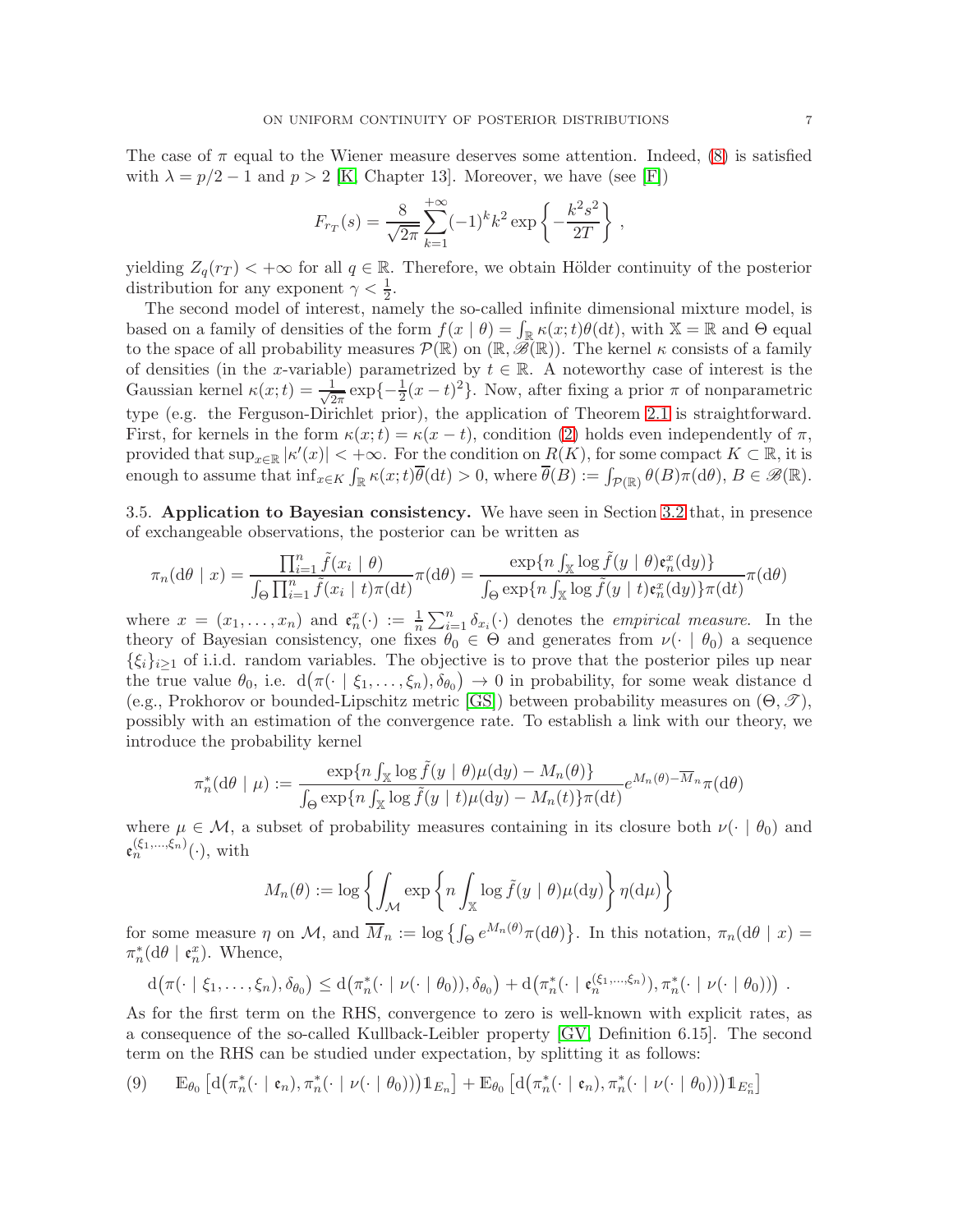with  $E_n := \{D(\mathfrak{e}_n^{(\xi_1,\ldots,\xi_n)},\nu(\cdot \mid \theta_0)) \leq \epsilon_n\}$ , where  $\{\epsilon_n\}_{n\geq 1}$  is a vanishing sequence of positive numbers and D a weak distance (e.g., Prokhorov or bounded-Lipschitz metric [\[GS\]](#page-7-10)) between probability measures on  $(\mathbb{X}, \mathscr{X})$ . If the distance d is bounded, the second term in [\(9\)](#page-6-1) is handled in terms of  $\mathbb{P}_{\theta_0}[D(\mathfrak{e}_n,\nu(\cdot \mid \theta_0)) > \epsilon_n]$ , and hence resorting to well-known large deviations inequalities for empirical processes [\[K,](#page-7-8) Chapter 27]. Finally, if  $d \leq d_{TV}$  (see [\[GS\]](#page-7-10)), we can study the first term in [\(9\)](#page-6-1) by applying Theorem [2.1,](#page-1-2) with  $K = {\mu \in \mathcal{M} \mid D(\mu, \nu(\cdot \mid \theta_0)) \leq \epsilon_n}$ and  $w(r) = r^{\alpha}$  for some  $\alpha \in (0, 1]$ . The role of the local Hölder continuity is now functional to reducing the analysis of the first term in [\(9\)](#page-6-1) to that of  $\mathbb{E}_{\theta_0}\big[D(\mathfrak{e}_n^{(\xi_1,\ldots,\xi_n)},\nu(\cdot \mid \theta_0))^{\alpha}\big],$  whose rates of contraction are well-known [\[FG\]](#page-7-18).

#### **ACKNOWLEDGEMENTS**

ED received funding from the European Research Council (ERC) under the European Union's Horizon 2020 research and innovation programme under grant agreement No 817257. This research was also supported by the Italian Ministry of Education, University and Research (MIUR) under "PRIN project" grant No 2017TEXA3H, and "Dipartimenti di Eccellenza Program" (2018–2022) - Dept. of Mathematics "F. Casorati", University of Pavia.

#### **REFERENCES**

- <span id="page-7-3"></span>[AFR] N. L. Ackerman, C. E. Freer, D. M. Roy: On computability and disintegration. *Math. Struct. in Comp.* Science 27 (2017), 1287–1314.
- <span id="page-7-12"></span>[B] L. D. Brown: Fundamentals of Statistical Exponential Families with Application in Statistical Decision Theory. Institute of Mathematical Statistics Lecture Notes-Monograph Series, 9. Hayward, California (1986).
- <span id="page-7-5"></span>[CDRS] S.L. Cotter, M. Dashti, J.C. Robinson and A.M. Stuart: Bayesian inverse problems for functions and applications to fluid mechanics. Inverse Problems 25 (2009), 115008
- <span id="page-7-4"></span>[DS] M. Dashti and A.M. Stuart: The Bayesian Approach to Inverse Problems. In: Ghanem R., Higdon D., Owhadi H. (eds) Handbook of Uncertainty Quantification. Springer, Cham (2017).
- <span id="page-7-0"></span>[DF] P. Diaconis and D. Freedman: On consistency of Bayes estimates. Ann. Statist. 14 (1986), 1–26.
- <span id="page-7-13"></span>[DY] P. Diaconis and D. Ylvisaker: Conjugate priors for exponential families. Ann. Statist. 7 (1979), 269–281.
- <span id="page-7-6"></span>[ILS] M. A. Iglesias, K. Lin and A. M. Stuart: Well-posed Bayesian geometric inverse problems arising in subsurface flow. Inverse Problems 30 (2014) 114001
- <span id="page-7-11"></span>[DD] F. Demengel and G. Demengel: Functional spaces for the theory of elliptic partial differential equations. Universitext. Springer, London; EDP Sciences, Les Ulis, (2012).
- <span id="page-7-2"></span>[E] B. Efron: Empirical Bayes deconvolution estimates. Biometrika 103 (2016), 1–20.
- <span id="page-7-17"></span>[F] W. Feller: The asymptotic distribution of the range of sums of independent random variables. Ann. Math. Statistics 22 (1951), 427–432.
- <span id="page-7-18"></span>[FG] N. Fournier and A. Guillin: On the rate of convergence in Wasserstein distance of the empirical measure. Probab. Theory Related Fields 162 (2015), 707–738.
- <span id="page-7-1"></span>[GV] S. Ghosal and A. van der Vaart: Fundamentals of nonparametric Bayesian inference. Cambridge University Press, Cambridge (2017).
- <span id="page-7-10"></span>[GS] A. L. Gibbs and F. E. Su: On choosing and bounding probability metrics. International Statistical Review 70 (2002), 419–435.
- <span id="page-7-15"></span>[GN] E. Gin´e and R. Nickl: Mathematical foundations of infinite-dimensional statistical models. Cambridge University Press, Cambridge (2016).
- <span id="page-7-8"></span>[K] O. Kallenberg: Foundations of Modern Probability. Second ed. Springer-Verlag, New York (2002).
- <span id="page-7-7"></span>[L1] J. Latz: On the well-posedness of Bayesian inverse problems. Prerint [arXiv:1902.10257](http://arxiv.org/abs/1902.10257)
- <span id="page-7-14"></span>[L2] F. F. Leimkuhler: Bradford's distribution. Journal of Documentation 23 (3) (1967), 197-207.
- <span id="page-7-16"></span>[L3] P.J. Lenk: Towards a practicable Bayesian nonparametric density estimator. *Biometrika* **78** (1991), 531– 543.
- <span id="page-7-9"></span>[P] J. Pfanzagl: Conditional distributions as derivatives. Ann. Probab. 7 (1979), 1046–1050.